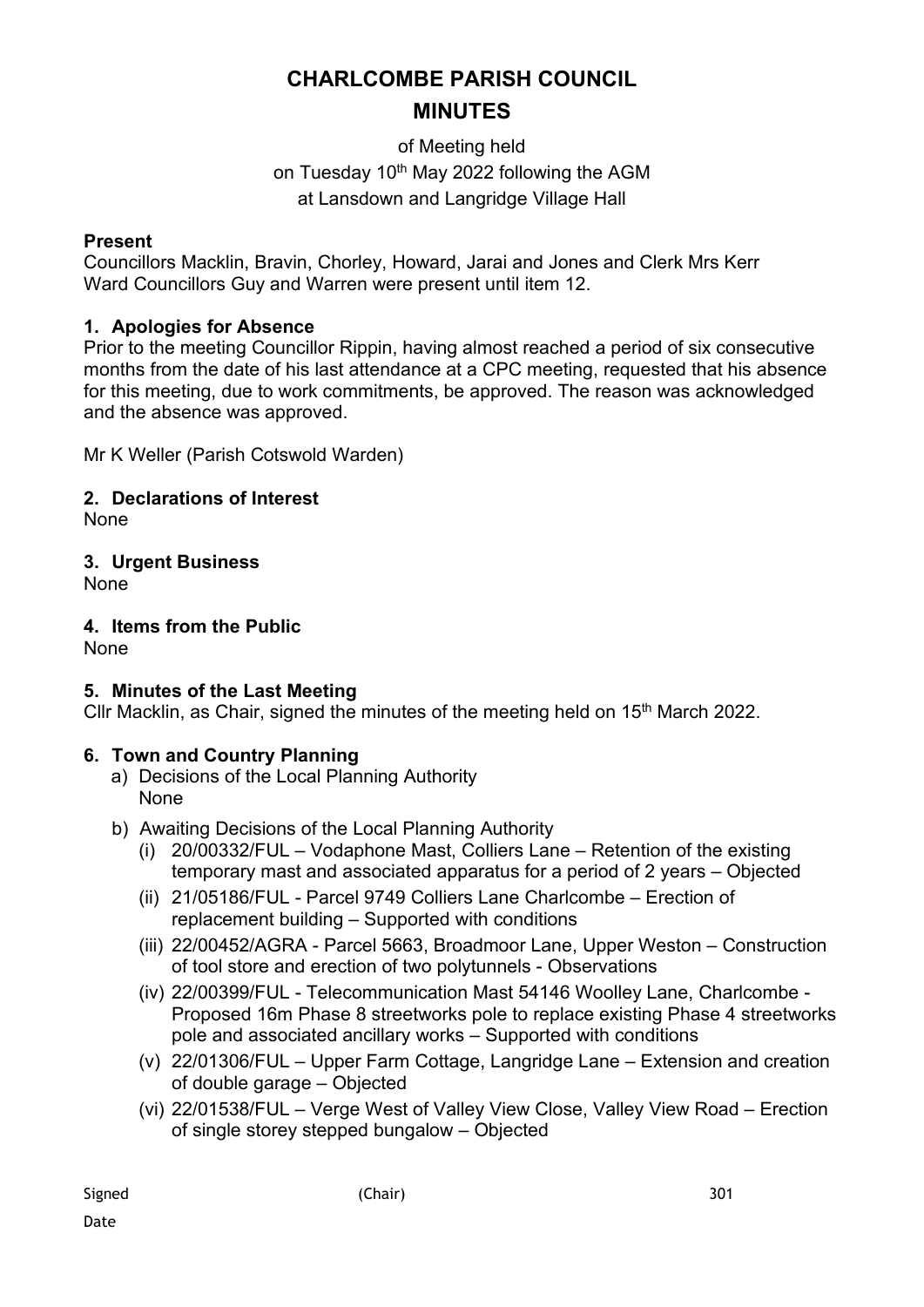- c) Applications for Planning Approval for Consideration None
- d) Appeals against the Decision of the Local Planning Authority None
- e) Enforcement Issues None
- f) Works to Tree None

# **7. Highways and Footpaths**

a) Review of allocation of footpaths

A Footpath Working Group will be set up, led by Councillor Howard. The working group will make recommendations on who will be responsible for walking and reviewing the accessibility of the different footpaths in the parish, as the current system of allocation to councillors is no longer appropriate.

Councillors Bravin and Jarai offered to join the working group and it is hoped to co-opt Cotswold Warden Weller and any other interested parties.

# **8. Finance and Governance**

a) Financial Report

The bank reconciliation was presented via email, noted and approved.

# b) Approval of Expenses

Councillors approved unanimously the following expenditure.

- (i) ALCA Annual Subscription £105.50
- (ii) CPRE Annual Membership £36
- (iii) Zurich Municipal Insurance £214
- (iv) IOC Data Protection Annual payment £40
- (v) Hire of Village Hall  $10^{th}$  and  $18^{th}$  May estimated at £48
- (vi) Clerk's Salary for April and May £359
- (vii) Internal Audit Expenses £30
- (viii) Clerk's Expenses Printing of Annual Parish Meeting flyers £20
- c) Precept 2022/23

Councillors noted receipt of the first half (£2,500) of the 2022/23 Precept.

d) External Audit – Annual Governance Statement (Section 1)

The Clerk presented the Annual Governance Statement (Section 1) for 2021/22. Councillors unanimously approved Section 1.

e) External Audit – Annual Accounting Statement (Section 2)

The Clerk presented the Annual Accounting Statement (Section 2) for 2021/22. Councillors unanimously approved Section 2.

f) External Audit – Resolution to Certify Exemption

The Clerk presented the Certificate of Exemption which was unanimously approved by the Councillors.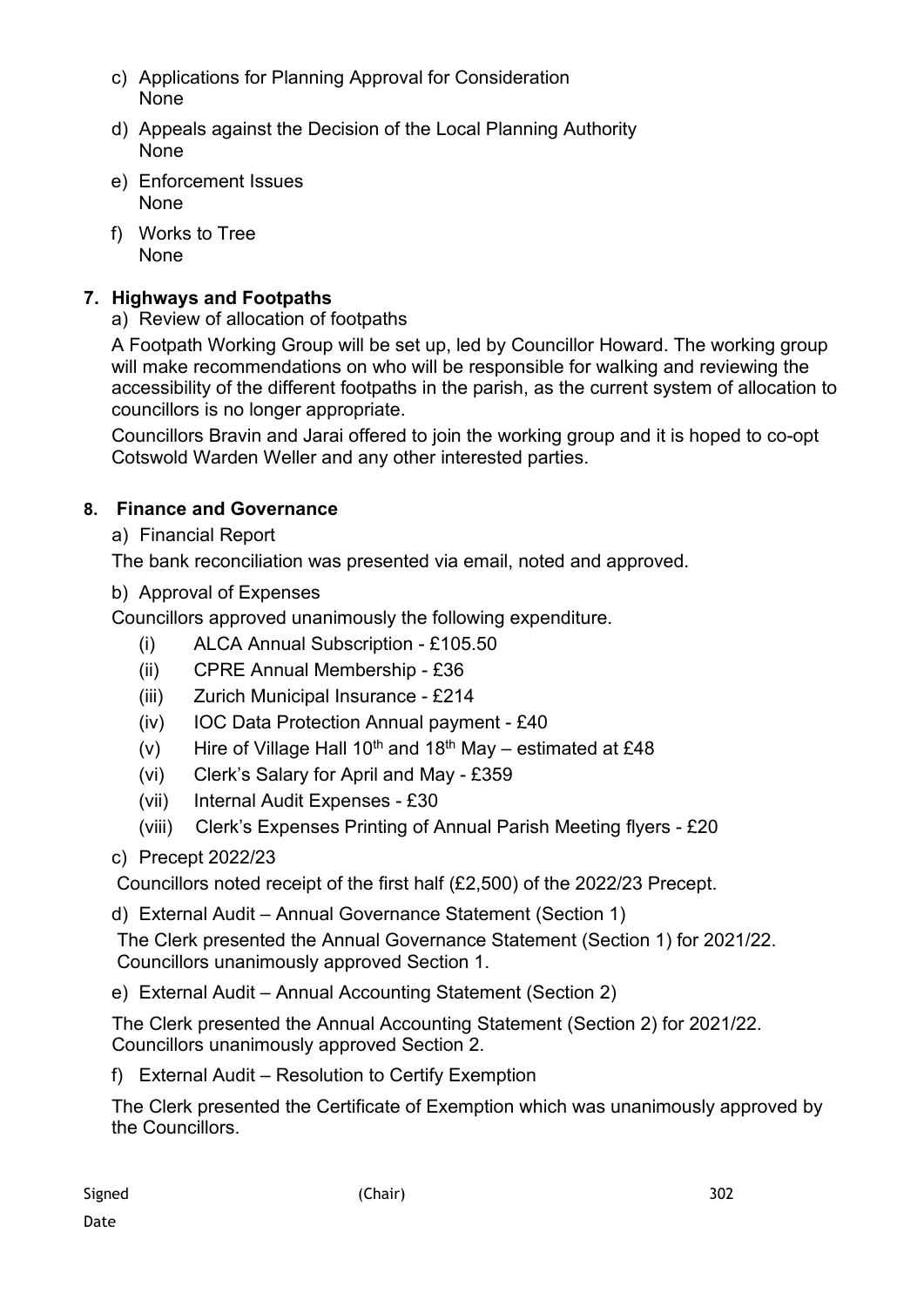g) Internal Audit Report

The Clerk presented the Internal Audit Report completed by the Clerk of Flax Bourton Parish Council. The overall outcome was satisfactory and three advice notes were recorded.

One note relates to payslips for the Clerk, which the HR Committee will consider. Another note identifies that it is best practice for Councillors to initial the chequebook stub when signing cheques, a process that can be introduced.

The final point relates to VAT being identified in the receipt and payments records and reclaimed annually. The Clerk will start to do this from 1st April 2022.

Councillors unanimously approved the Internal Audit Report.

h) Bank Account – Statements, transfer of funds from old account to new account and new account operating procedures

Councillor Chorley advised that there continues to be slow progress with moving over to the new bank account. The Clerk needs to be added to the account and Councillors Chorley and Jarai will visit the bank with the Clerk to authorise this.

Councillor Chorley has received a new cheque book, which may need to be used for some of the current payments. Once all of the planned payments have cleared, steps will be taken to transfer the balance of funds to the new account, before closing the old account.

#### **9. Correspondence Received**

a) Bathavon Forum Climate Group – Working Groups

The Clerk advised that there had been no requests from members of the community to join this group. Councillor Jarai will raise this at the Annual Parish Meeting.

#### b) Update from Toad Rescue Group

Over 2500 amphibians were sighted with approximately 5% dead. Due to good weather, the migration started a week before the planned road closure, resulting in a higher death figure that week.

#### c) Consultation on two draft Supplementary Planning Documents

B&NES are consulting on Draft Planning Obligations Supplementary Planning Document and Draft Sustainable Construction Checklist Supplementary Planning Document. The consultation ends on 17<sup>th</sup> June.

Councillor Chorley offered to review the draft documents on behalf of the Parish Council.

d) NALC Finances and Direct Funding survey

Councillor Macklin will respond on behalf of the Parish Council.

# **10. Annual Parish Meeting – Wednesday 18th May**

a) Cllr Macklin to provide an update

Councillor Macklin noted that flyers had been distributed to residents within the parish. The Clerk stated that no enquiries had yet been received about the meeting.

All of the Councillors present planned to attend, and Councillor Macklin advised that the Ward Councillors were very welcome too.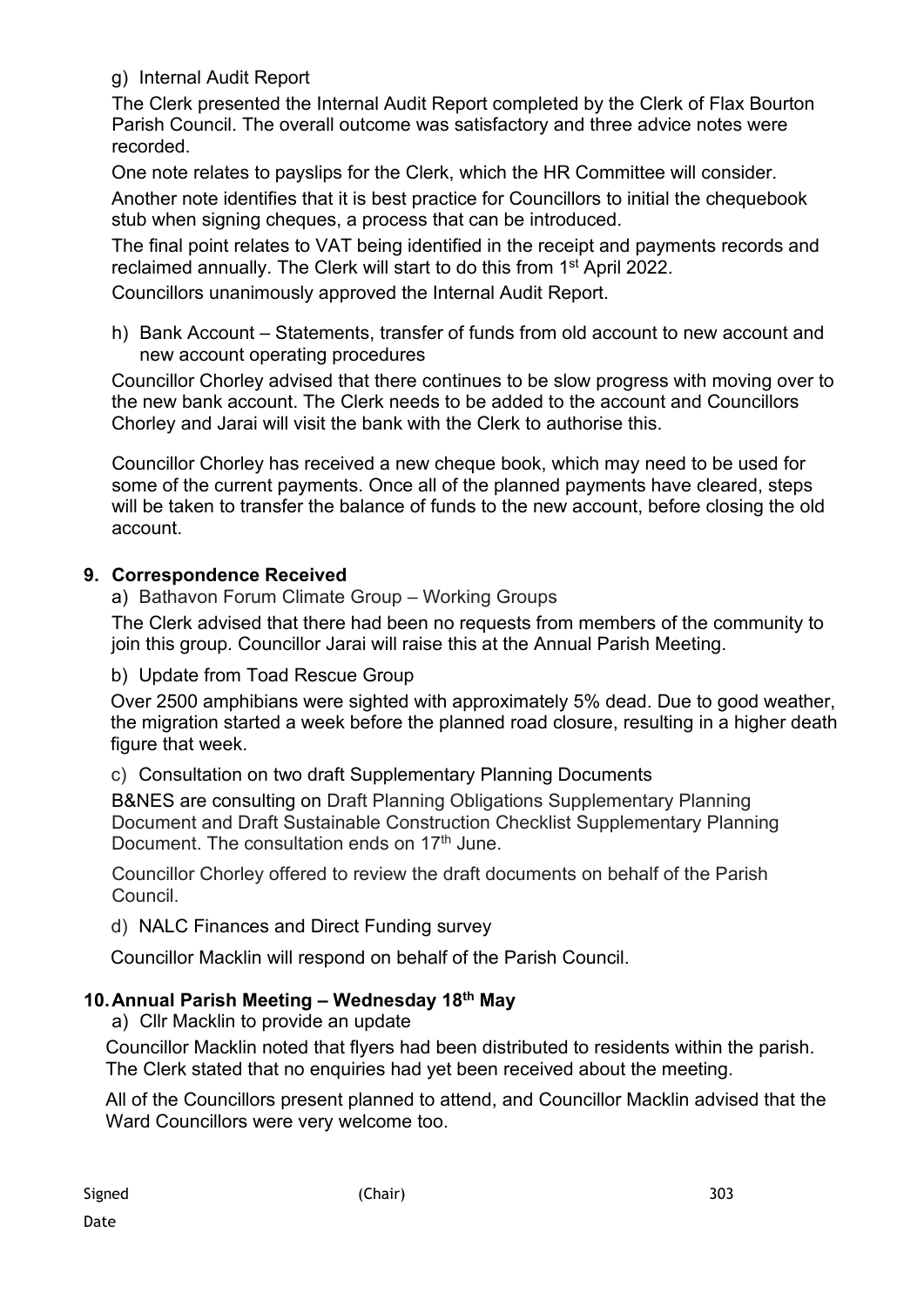Councillor Macklin detailed the proposed format and asked each Councillor to speak at the meeting for a few minutes on a topic of special interest. These would be confirmed by e-mail to avoid duplication.

Keith Weller had sent apologies and arranged for Keith Daulby from the Cotswold Parish Wardens to attend. It was agreed to have a selection of pictures from Keith Weller's footpath report would be available rather than having a slide show. The Forest of Avon also planned to be represented.

There would be time for a Q&A session at the end.

Access and parking arrangements were discussed, and appropriate plans put in place.

#### **11. 2023 Election of Parish Councillors Contingency Planning**

a) Cllr Macklin to provide an update

Councillor Macklin asked Councillors to share their thoughts on whether they planned to stand for re-election in 2023. Councillor Macklin would speak to Councillor Rippin in due course.

## **12. Ward Councillor Empowerment Fund Grant**

a) Cllr Macklin to provide an update

Significant work on the steps is complete but the contractor was awaiting delivery of materials to finish the steps and install handrails. Councillor Macklin noted that the path can be very slippery and the installation of the steps will be of great help to walkers.

The Clerk will request a progress report from B&NES.

#### **13. Replacement of Noticeboards**

a) Cllr Bravin to provide an update

The working group had reviewed a number of options and were recommending oak noticeboards with black lettering on the header boards from Earth Anchors. A quote for noticeboards holding 4 and 6 sheets of A4 had been obtained. The Clerk confirmed that funds were available for the purchase of three noticeboards.

Councillor Bravin would ask for clarification on the material used for the clear door panels and a final quote for the supply of one larger and two smaller noticeboards. It was noted that there would be a small additional cost associated with the installation of the noticeboards by the Cotswold Wardens.

#### **14. Charlcombe Parish Council Records**

a) Cllr Macklin to provide an update

Councillor Macklin noted that the tin trunk delivered to her, contained documents which included the original minute books from 1894 and some early financial records.

These would be on display at the Annual Meeting and later will be deposited at Bath Record Office where they will be kept but can be returned to CPC if requested.

#### **15. Langridge Lane 20mph review**

a) Clerk to provide an update

On 5th May, B&NES published – A Proposed Traffic Regulation Order 21-033 Various Roads, Langridge & Tadwick area - Proposed 20 and 30mph Speed Limit. The consultation period ends on 26<sup>th</sup> May.